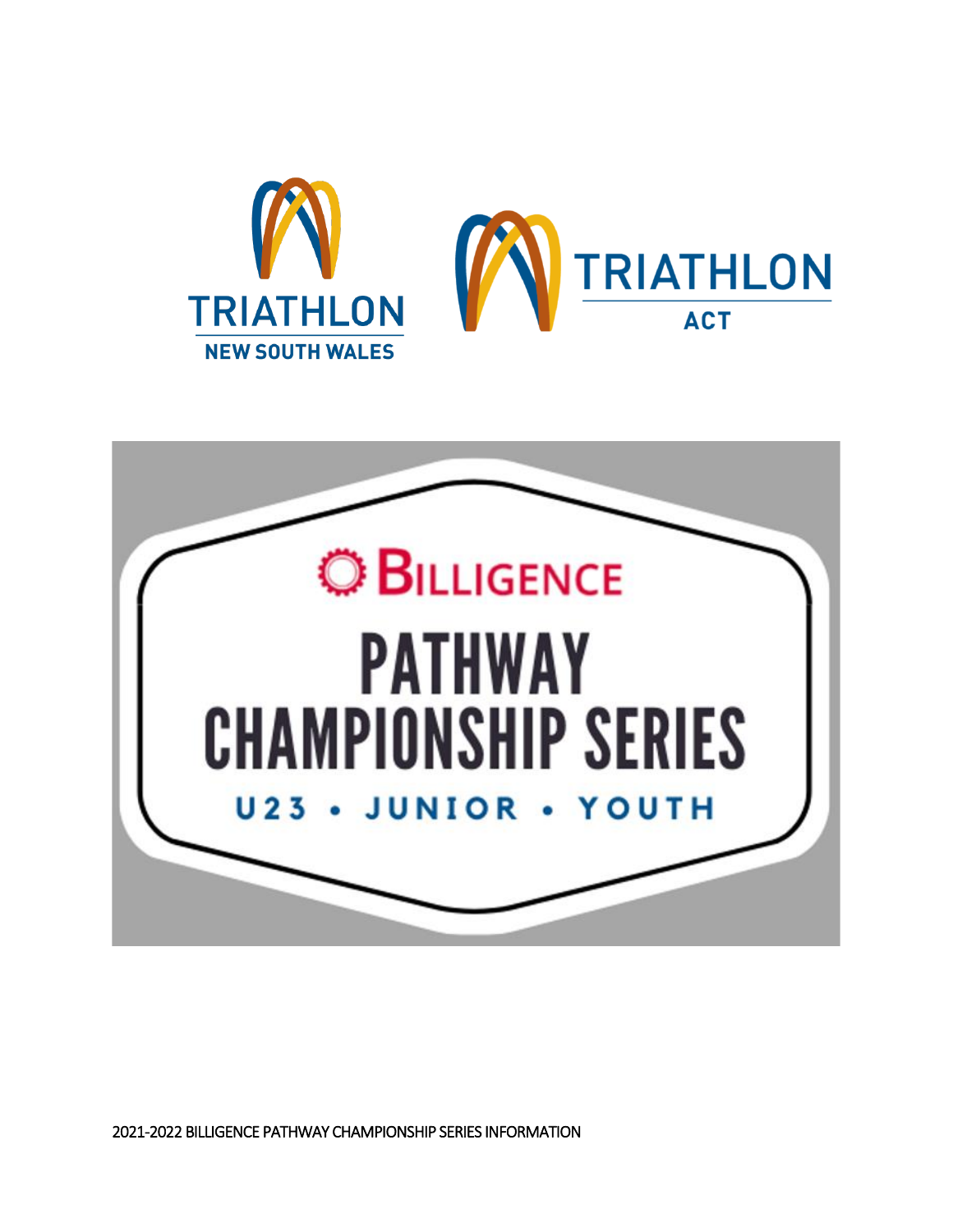



#### BILLIGENCE PATHWAY CHAMPIONSHIP SERIES OVERVIEW

Triathlon New South Wales (TNSW) and Triathlon ACT (TACT), in conjunction with our naming rights sponsors *Billigence* and affiliated Triathlon Clubs are providing a unique series of multisport events exclusively for the benefit of NSW / ACT Pathway athletes aged 13yrs through to 23yrs (as of the 31st December 2022).

## BILLIGENCE PATHWAY CHAMPIONSHIP SERIES OBJECTIVES

The series has been created to provide our identified Pathway athletes with a suite of events that are:

- Predominantly scheduled prior to major National level competition
- Safe, cost effective events that are great value for money
- Align philosophy and delivery of race demands to those of National and International competition
- Concentrated competition fields exclusively for NSW/ACT Pathway & invited athletes
- Various race formats to challenge thinking, skill sets and tactical nous
- Racing that allows gender and age integration to promote close competition
- Located in a variety of geographical metropolitan and regional bases to provide convenience and access for greater participation
- Promote whole of state racing, squad interaction and social engagement in a fun environment
- Allow NSW and ACT affiliated Triathlon Clubs with interests in promoting Youth & Junior Sport engagement, the opportunity to contribute and allow local member and community benefits for future sustainability of the sport in the area

#### COVID SAFE RACING

All sanctioned Club events must adhere to NSW and ACT Public Health orders and consider Sport NSW recommendations. Public Health Order updates occur daily and restrictions to community sport and indeed individuals may change on a daily basis. Whilst TNSW / TACT and the respective Clubs will be doing our part in complying with protocols we urge individual athletes, parents, coaches and volunteers to keep up to date daily with relevant announcements and practice COVID safe plans.

For further details please refer to the [Sports NSW Coronavirus update](https://www.sport.nsw.gov.au/novel-coronavirus-covid-19) / [COVID-19 News -](https://www.sport.act.gov.au/about-us/covid19-news) Sport and [Recreation \(act.gov.au\)](https://www.sport.act.gov.au/about-us/covid19-news)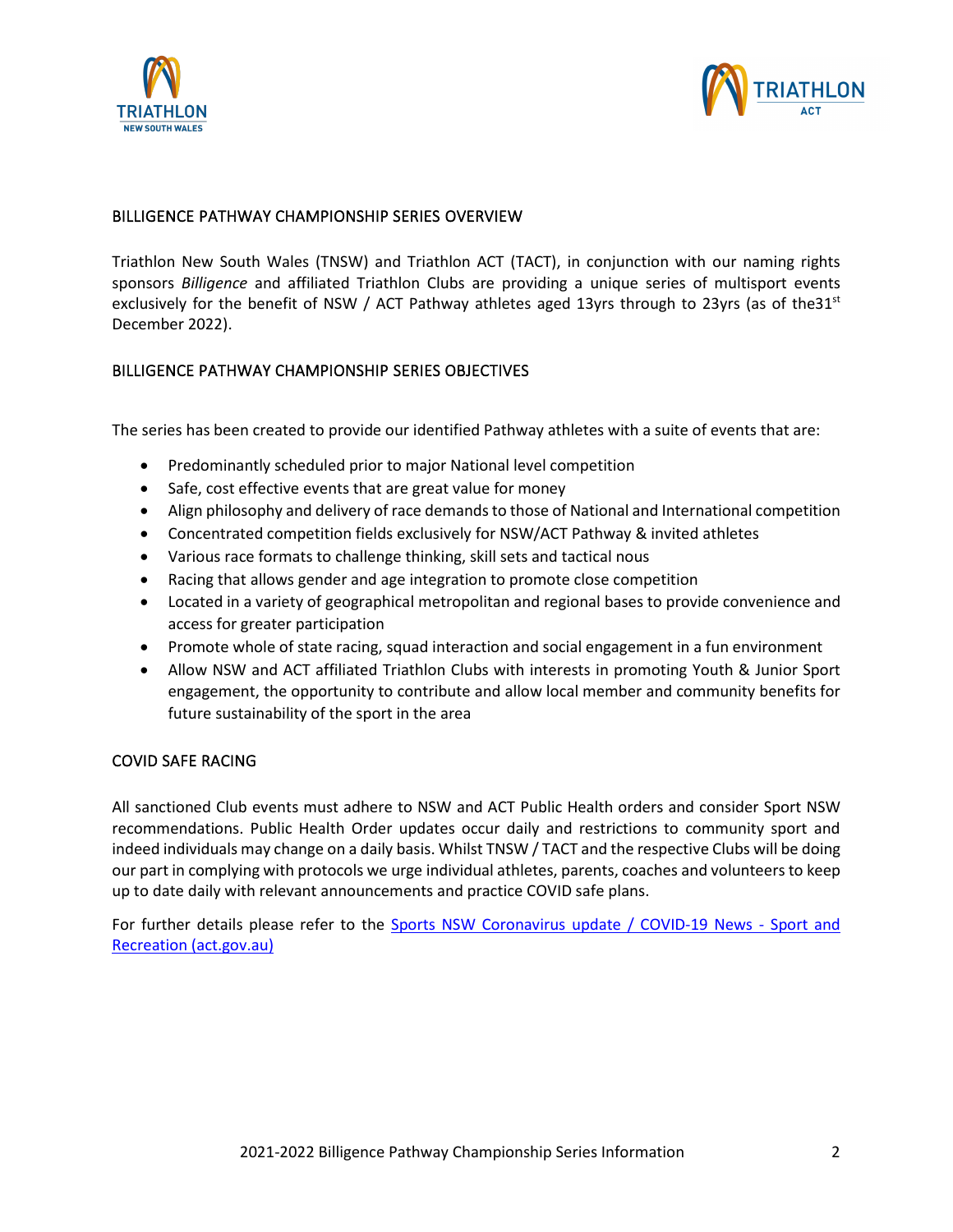



# EVENTS

## **NOTE – THESE DATES ARE SUBJECT TO CHANGE PENDING LOCAL APPROVALS FOR RCAE PERMITS AND COVID-19**

**Round 1 of the Pathway Championship Series Date:** Sunday 16/17 October 2021 **Format:** Draft Legal Super Sprint Triathlon & Draft Legal Handicap Time Trial **Distances**: 300m Swim 8km Bike, 1.5km Run **Venue:** Tomaree **Host:** Tomaree Tri Club

**Contact:** Dean Morrison | dean@apexstructural.com.au | 0408 434 126

**Round 2 of the Pathway Championship Series Date:** Friday - Sunday 29-31 October 2021 **Format:** Stromlo Super Sprint Race Weekend **Distances:** Multiple formats/distances **Venue:** Stromlo Forest Park - Canberra **Host:** Performance Triathlon Coaching

**Contact:** Corey Bacon | [canberramultisportevents@gmail.com](mailto:canberramultisportevents@gmail.com) | 0431 607 109 [Race](https://canberramultisportevents.com.au/events/stromlo-super-sprint/) Link

**Round 3 of the Pathway Championship Series**

**Date:** 7 November 2021 **Format:** Draft Legal Duathlon **Distances:** 1.2km Run 10km Bike 1.2km Run **Venue:** Heffron Park – Maroubra **Host:** Bondi Running and Triathlon Club **Contact:** Chris Choi | [race@bratclub.com.au](mailto:chrischoi81@hotmail.com) | 0414 436 115 Race [Entry](https://apac01.safelinks.protection.outlook.com/?url=https%3A%2F%2Fwww.bratclub.com.au%2Fclub-races&data=04%7C01%7C%7Cdae1b8ab154e47fc1f3f08d940c2d1b0%7C84df9e7fe9f640afb435aaaaaaaaaaaa%7C1%7C0%7C637612027753873695%7CUnknown%7CTWFpbGZsb3d8eyJWIjoiMC4wLjAwMDAiLCJQIjoiV2luMzIiLCJBTiI6Ik1haWwiLCJXVCI6Mn0%3D%7C1000&sdata=JtTa651sPLRIyNVoCn2ezokuV99Nc1VdLQm3%2BD8xYfI%3D&reserved=0) Link

**Round 4 of the Pathway Championship Series Date:** 8am Sunday 21 November 2021 **Format:** Draft Legal Triathlon & Mixed Relay **Distances:** 250m Swim Run 8km Bike 1.5km Run **Venue:** International Regatta Centre Penrith **Host:** Panthers Tri Club **Contact:** Mark Thomas [|President@pantherstriclub.com.au|](mailto:%7CPresident@pantherstriclub.com.au%7C) 0410 424 454 Race Entry Link - TBC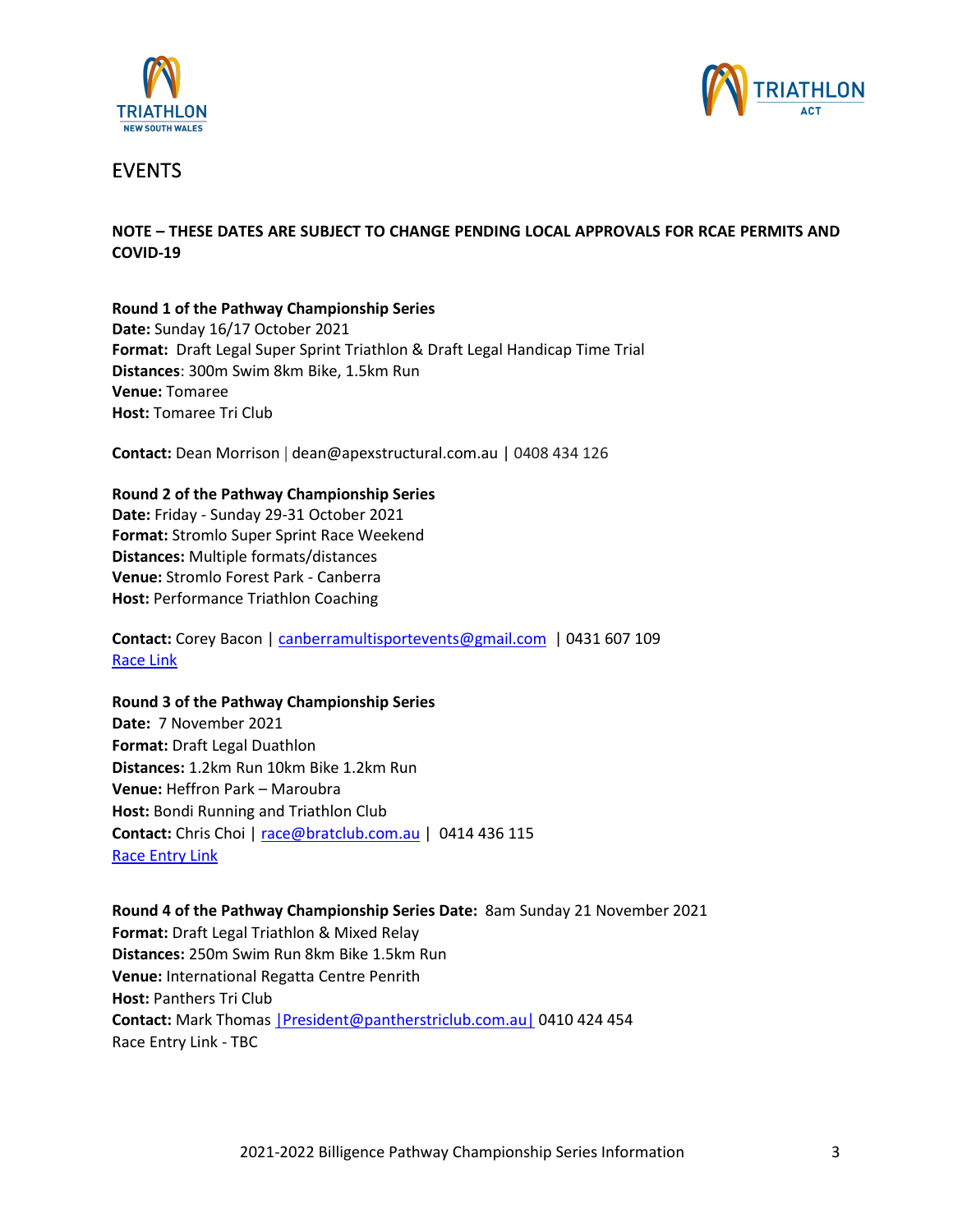



**Round 5 of the Pathway Championship Series TNSW / TACT Youth & Junior/U23 Mixed Team Relay Championships TNSW / TACT Super Sprint Youth Junior & U23 Championships Date:** 27 – 28 November 2020 **Format:** Super Sprint Rounds & Finals, Mixed Team Relay **Venue:** Gosling Creek Reserve, Orange **Host:** Orange Tri Club

**Contact:** Phil Tudor | [phil@hotelcanobolas.com](mailto:phil@hotelcanobolas.com) | 0428 622 444 Race Entry Link - TBC

#### **Round 6 of the Pathway Championship Series**

**Date:** one day of either 15/16 or 22/23 January 2022\* **Format:** Aquathon & Draft Free Enduro Triathlon (Swim bike run, swim bike run) **Distances:** 300m Swim 8km Bike 1.5km Run **Venue:** Port Kembla **Host:** Illawarra Tri Club

**Contact**: Terry Wall | tbwall@hotmail.com |0457 895 407 Race Entry Link - TBC

#### **Round 7 of the Pathway Championship Series**

**Date**: early February 2022\* **Format:** Super Sprint & Mixed Relay **Distances:** 400m Swim 5km Bike 1500m Run **Venue:** Cams Warf Central Coast **Host:** Central Coast Triathlon Club

**Contact:** Matt Porta | [honky.matt@gmail.com](mailto:honky.matt@gmail.com) |0407 203 585 Race Entry Link - TBC

#### **Round 8 of the Pathway Championship Series (YOUTH ONLY)**

**Date**: 27 February 2022\* **Format:** Draft Legal Enduro Triathlon (Heats & Finals) **Distances:** 200 Swim 6km Bike 1km Run x 2 **Venue:** Macquarie Fields **Host:** Macarthur Triathlon Club

**Contact:** Glenn Schwarzel | [glennandjanet@bigpond.com](mailto:glennandjanet@bigpond.com) |0419 993 648 Race [Entry](http://www.mactri.com.au/Pages/calendar.html) Link

\*Dates are tentative only, pending final confirmation.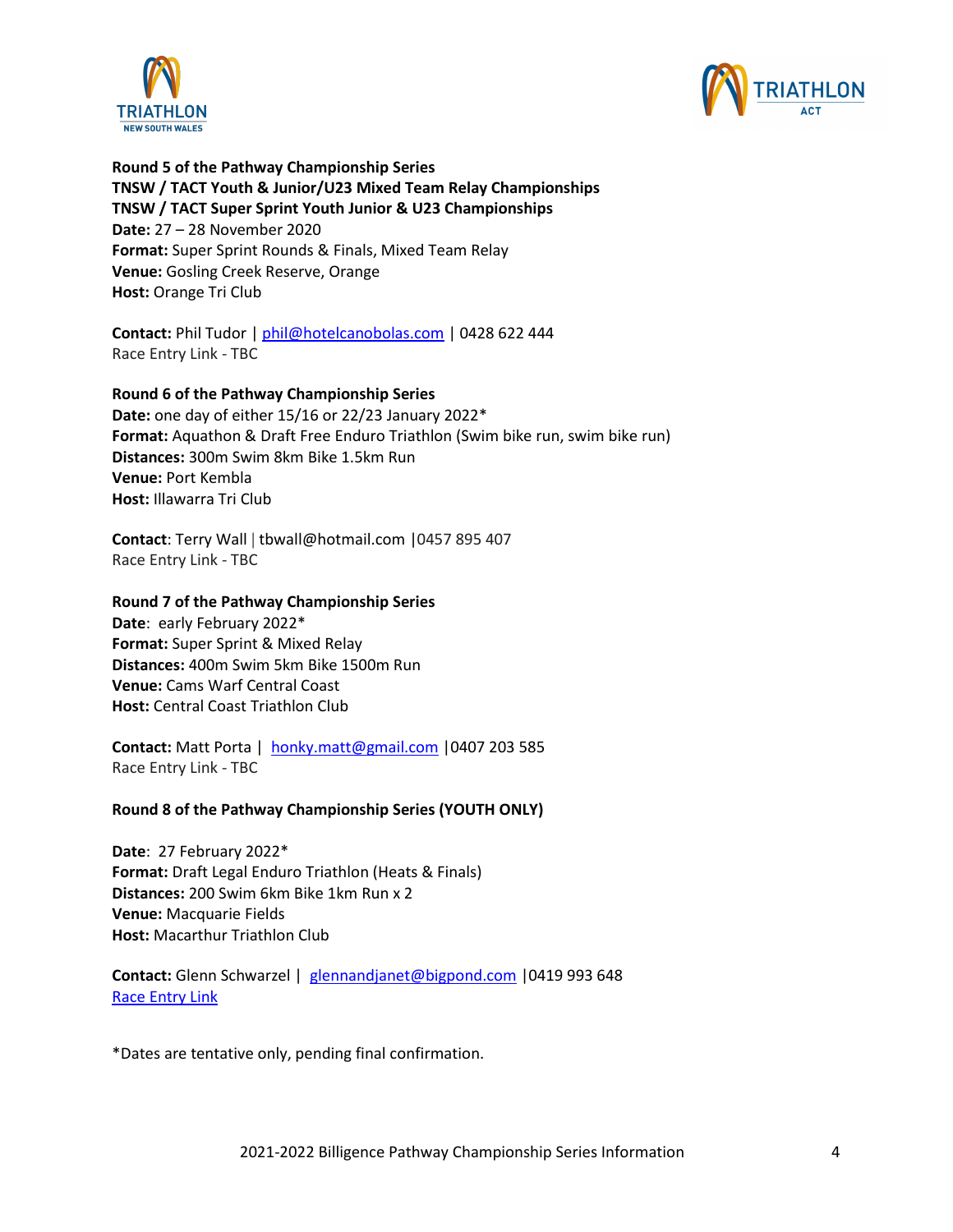



## **ATHLETE ELIGIBILITY CRITERIA**

To be eligible to compete across the 2021/22 Pathway Championship Series, athletes must meet the following guidelines:

- 1. **MEMBERSHIP** Be a current (2021/2022) financial member of Triathlon Australia in any of the following memberships categories and be in good standing with TA,TNSW & TACT.
	- a) Junior or Adult Standard
	- b) Junior or Adult Premium Member (if wishing to race overseas)

## 2. **RACE CATEGORY AGE** – **Must be aged as of 31st December 2022**

- a) Youth: 13 15yrs born in the years 2009, 2008 or 2007;
- b) Junior:  $16 19$ yrs born in the years  $2006 2003$ ; \*\*
- c) U23: 18 23yrs born in the years 1999, 2004;

\*\* Whilst racing together, there will be recognition of both Junior (16-19 yrs) and Junior B (16- 17yrs) within this category. Junior B athletes will be eligible for placings in both the Junior B and Junior category.

#### 3. **PHYSICAL & SKILL REQUIREMENTS GUIDE**

**a) BIKE SKILL REQUIREMENTS -** ALL athletes must be Draft Legally Endorsed. For new athletes (those that have not been draft legally endorsed), please refer to the 2021-2022 Bike Skills Endorsement Information and Procedure [HERE >](https://www.triathlon.org.au/Assets/Triathlon+Australia+Digital+Assets/High+Performance/2020-21+Bike+Skills+Endorsement+Information.pdf) **.**

Further to Draft Legal Endorsement, a higher standard of ability is demonstratable by any athlete competing at State level competition.

| <b>ALL</b>                | <b>TA BIKE SKILLS COURSE</b>                                                           |
|---------------------------|----------------------------------------------------------------------------------------|
| <b>JUNIOR &amp; YOUTH</b> | Complete course once without error (Netball<br>Court course not Rollers Skills course) |

To view the Bike Skills Assessment please [click HERE >](https://www.triathlon.org.au/Assets/Triathlon+Australia+Digital+Assets/High+Performance/Talent+Pathway/Bike+Skills+Test.pdf) (pg.1)

b) **PHYSICAL STANDARDS & FITNESS -** The guideline standards for Youth & Junior athletes to compete are set below. Please note this is a **GUIDE** to ensure athletes are prepared to compete do not have a negative experience by being lapped out and withdrawn from the race. For further information to determine if an athlete is ready for State level of competition, please refer to your respective Regional Academy of Sport Head Coach, or the TNSW Coach Education and Pathway Manager.

2021-2022 Billigence Pathway Championship Series Information 5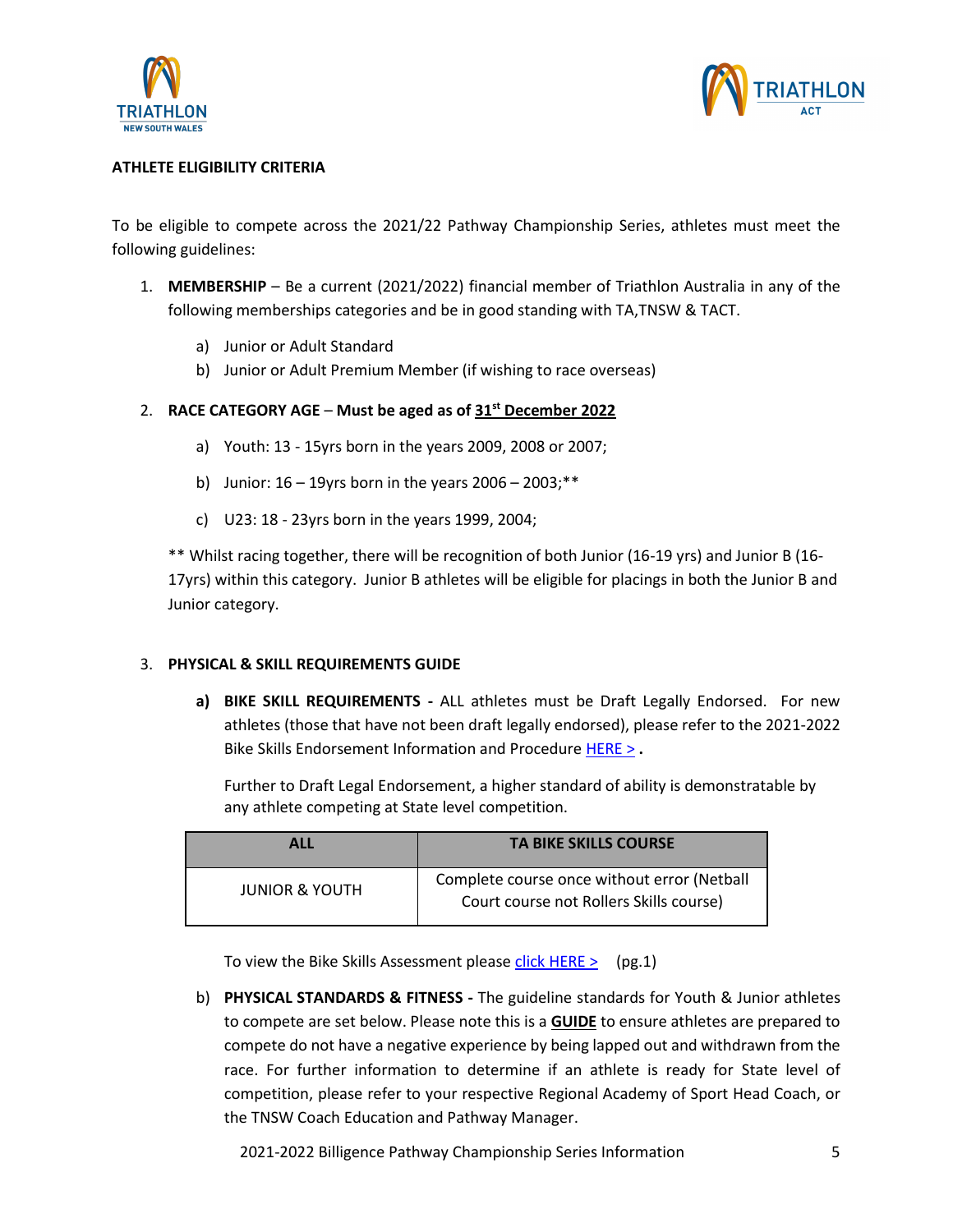



| <b>FEMALES</b>  | <b>SWIM DISTANCE/TIME</b> | <b>RUN DISTANCE/TIME</b> |  |
|-----------------|---------------------------|--------------------------|--|
| U <sub>23</sub> | 400m/5:15                 | 1500m/5:15               |  |
| <b>JUNIOR</b>   | 400m/5:45                 | 1500m/5:45               |  |
| YOUTH           | 400m/6:00                 | 1500m/6:00               |  |

| <b>MALES</b>  | <b>SWIM DISTANCE/TIME</b> | <b>RUN DISTANCE/TIME</b> |  |
|---------------|---------------------------|--------------------------|--|
| U23           | 400m/5:00                 | 1500m/5:00               |  |
| <b>JUNIOR</b> | 400m/5:30                 | 1500m/5:15               |  |
| YOUTH         | 400m/6:00                 | 1500m/5:30               |  |

**c. PATHWAY PRIORITY –** Priority Entry into events will be given to existing Pathway Athletes (those members of the respective Regional Academy of Sport Programs, ROSTA, TACTTA, the TNSW/ACT Emerging Talent Squad & TNSW/ACT U23 Development Squad) & Host Club members**.** If race entries remain available invitations may be provided to Talent Transfer, Professional Athletes or other eligible athletes (e.g. athletes holding a Draft Legal License) at the discretion of TNSW / TACT Pathway Lead.

## 4. **ATHLETE PROFILING**

Athletes competing in the Youth and Junior categories across the series will be required to submit the following data;

- 400m swim (50m pool if possible)
- 1500m run (tartan track)
- Bike Skills Assessment time (completed without error)

This data in addition to individual athlete sporting background information will be requested at the start of the season and must be completed prior to racing.

All times must be witnessed by an Accredited Triathlon Coach or completed at an officially timed event (i.e., Athletics and swimming meets with electronic timing)

**Please note, this data is to be collected for the purposes of internal monitoring and analysis by Triathlon Australia High Performance.**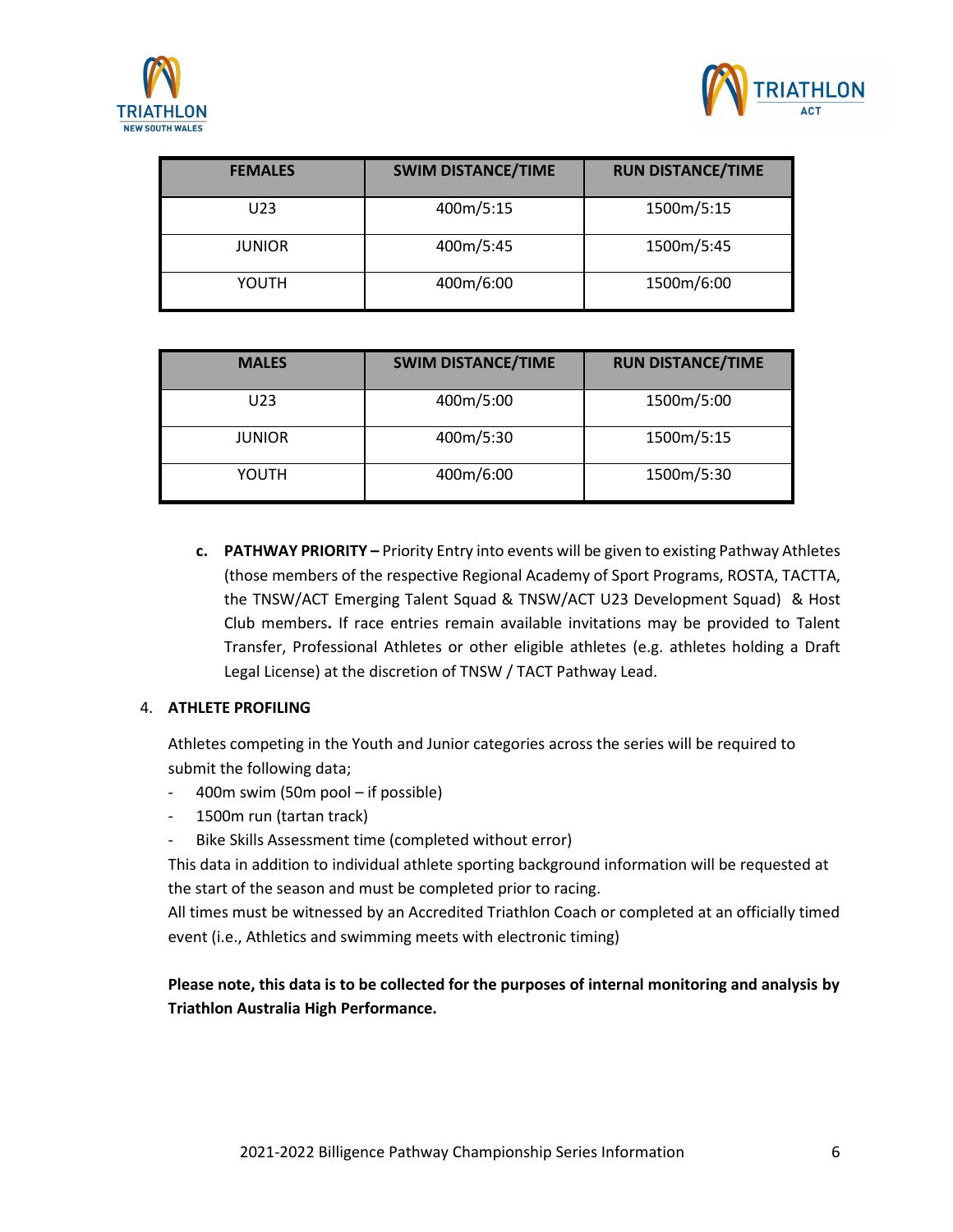



## SERIES POINT SCORE

A series point score will determine the **2021-2022 TNSW / TACT Youth I Junior I U23 Pathway Champions**.

There are 4 categories in the series:

- 1. Youth (13 15yrs);
- 2. Junior B (16-17yrs);
- 3. Junior (16–19yrs) \*;
- 4. U23 (18-23yrs).

\*Junior B athletes are eligible for both Junior and Junior B series points.

#### **Billigence Pathway Championship Series Points**

Youth athletes best **six (6) results/scores from eight (8) races** will count towards the overall point score final total. In the event of a tie the highest placed athlete at the TNSW Super Sprint Championships (Orange) will be determine the overall winners.

Junior & U23 athletes best **five (5) results/scores from seven (7) races** will count towards the overall point score final total. (Round 4 & Round 6 of the series will not offer points for these categories although athletes are still eligible to race). In the event of a tie the highest placed athlete at the TNSW Super Sprint Championships (Orange) will be determine the overall winners.

If any event is cancelled for the series, an adjustment will be made to the above allowing for 2 events within the series to be missed without penalty of missing point opportunities. (e.g. if Race 1 were cancelled from the series, points would be award for athletes in the best five (5) results from seven (7) races & for Junior & U23's, the best four (4) results from six (6) races).

**NB – Round 5: TNSW / TACT Super Sprint Youth Junior & U23 Championships (Orange) is worth double points.**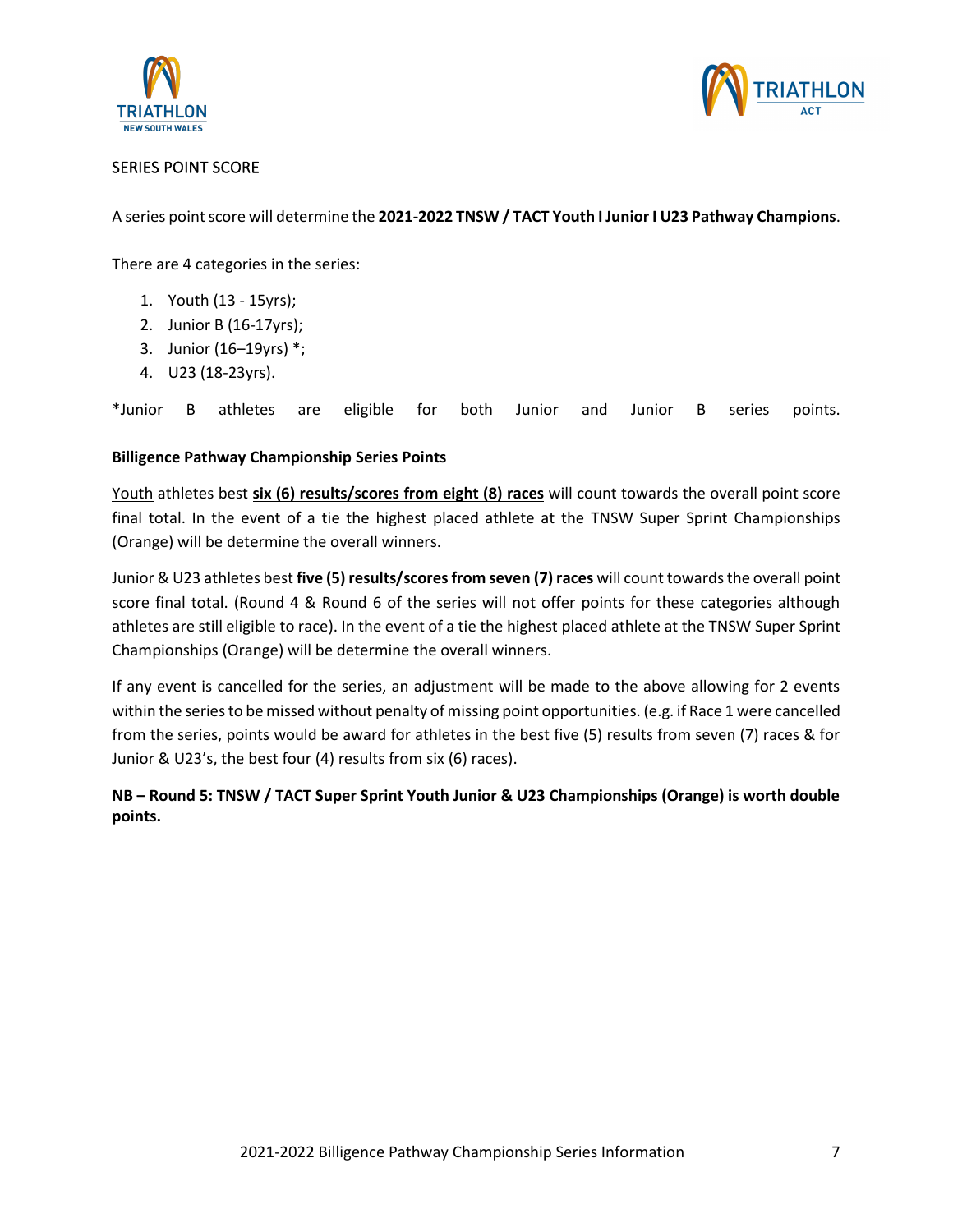



| YOUTH    |                     | <b>JUNIOR &amp; U23</b> |          |                  |                |
|----------|---------------------|-------------------------|----------|------------------|----------------|
| Race #   | 1, 2, 3, 4, 6, 7, 8 | 5                       | Race #   | 1, 2, 3, 4, 6, 7 | 5              |
| Position | Points              | Points                  | Position | Points           | Points         |
| 1st      | 11                  | 22                      | 1st      | 11               | 22             |
| 2nd      | 9                   | 18                      | 2nd      | 9                | 18             |
| 3rd      | 8                   | 16                      | 3rd      | 8                | 16             |
| 4th      | $\overline{7}$      | 14                      | 4th      | $\overline{7}$   | 14             |
| 5th      | 6                   | 12                      | 5th      | 6                | 12             |
| 6th      | 5                   | 10                      | 6th      | 5                | 10             |
| 7th      | 4                   | 8                       | 7th      | 4                | 8              |
| 8th      | 3                   | 6                       | 8th      | 3                | 6              |
| 9th      | $\overline{2}$      | 4                       | 9th      | $\overline{2}$   | 4              |
| 10th     | $\mathbf{1}$        | $\overline{2}$          | 10th     | $\mathbf{1}$     | $\overline{2}$ |

## AWARDS

Youth, Junior B, Junior and U23 Series

The Billigence Pathway Championship Series overall winners will receive an award and recognition courtesy of our naming rights Sponsor *Billigence* and TNSW/TACT and be acknowledged in publications/social media.

## UNIFORMS AND COMPETITION RULES

All athletes competing across the 2021-2022 Pathway Championship Series must wear a triathlon race suit that meets the World Triathlon (WT) uniform guidelines, specifications include surname placement, rear zip, and logo size(s). The WT Uniform Guidelines can be found on the WT website here: [www.triathlon.org/about/downloads/category/uniform\\_rules](http://www.triathlon.org/about/downloads/category/uniform_rules)

If an athlete is a member of the RASi, ROSTA, TACTTA, TNSW/TACT ETS or U23 Squads, they must compete in their squad uniform to be eligible for points (unless they race in an WT Junior or Elite Triathlon Australia Tri Suit provided by the TAHP Program).

If an athlete does not have an WT compliant race suit, they may compete in a "cleanskin" race suit with no sponsors or markings.